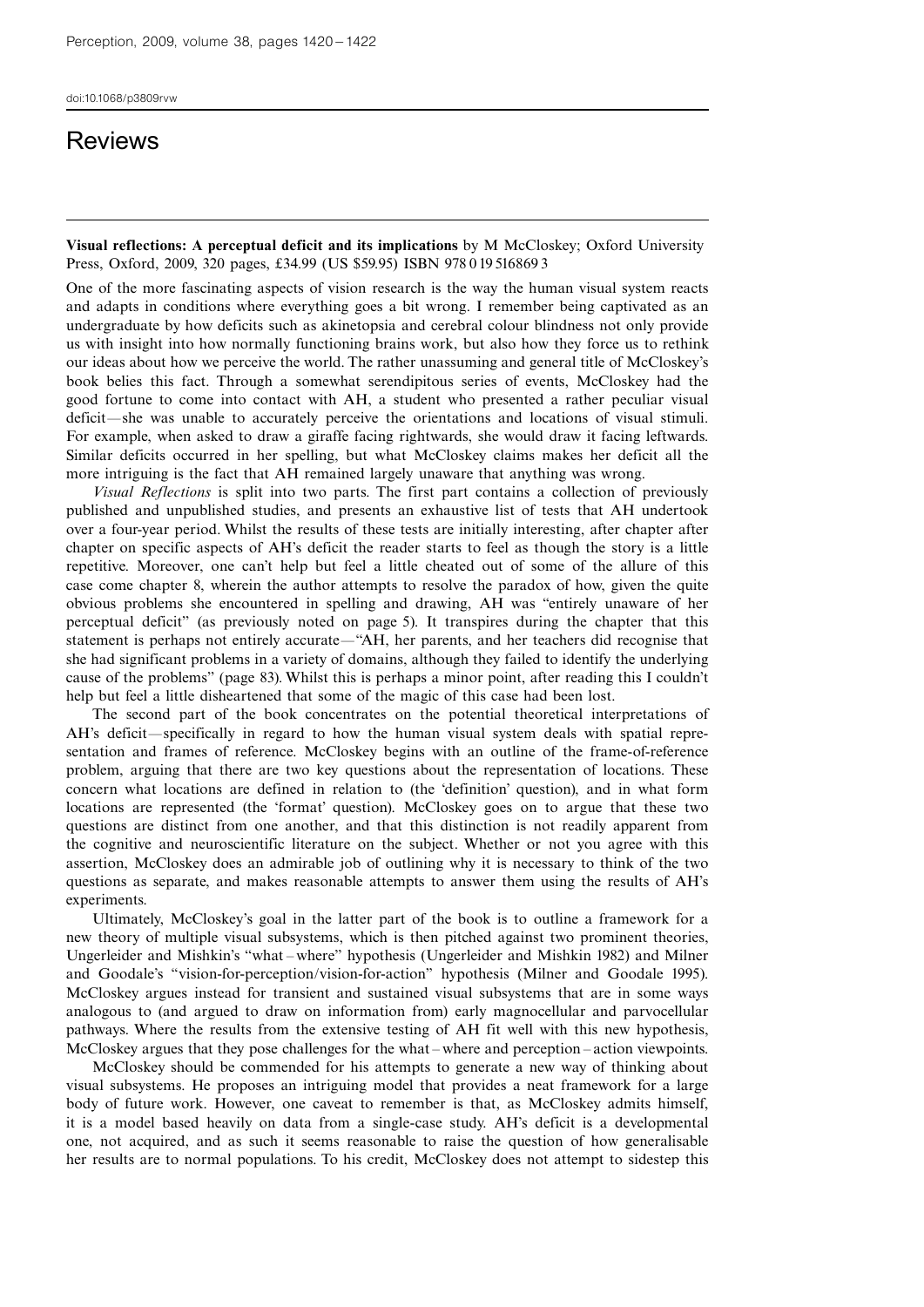issue; instead, hitting it head-on in the concluding chapter. Indeed, it is quite clear from the latter half of the book that such counters to the author's claims have been well-considered, and are dealt with in a refreshingly constructive manner.

Overall, then, Visual Reflections provides an extremely comprehensive account of a uniquely intriguing single-case study and is quite an enjoyable read, particularly in the second half of the book. For anyone interested in the oddities of the human visual system, and what we can learn from developmental case studies, this book would certainly be a welcome addition to the vision bookshelf.

Peter Etchells, Department of Experimental Psychology, University of Bristol, Bristol BS8 1TU, UK; e-mail: Peter.Etchells@bristol.ac.uk

## References

Milner A D, Goodale M A, 1995 The Visual Brain in Action (Oxford: Oxford University Press) Ungerleider L G, Mishkin M, 1982 "Two cortical visual systems", in Analysis of Visual Behavior Eds D J Ingle, M A Goodale, R J W Mansfield (Cambridge, MA: MIT Press) pp 549 ^ 586

Theory of mind: how children understand others' thoughts and feelings by M J Doherty; Psychology Press, Hove, East Sussex, 2009, 264 pages, £39.95 cloth, £17.50 paper (US \$64.76, \$28.76) ISBN 978 1 84169 570 9; 978 1 84169 571 6

A `Theory of Mind' is an understanding of the mind ^ world distinction and appreciation that behaviour can be driven by beliefs, which may differ from observable reality (Bartsch and Wellman 1989; Lewis and Mitchell 1994; Wellman and Bartsch 1988). Having a theory of mind enables individuals to understand their own and others' behaviour, to predict how people will act in given circumstances, to manipulate the behaviour of others, and function in a social environment. This capacity is fundamental to our ability to act as social beings and consequently has attracted a bewildering flood of empirical research, theory, and counter-theory over the last 20 odd years. Martin Doherty's review of the field from the perspective of developmental psychology is a timely, coherent, and concise overview of the types of research that have been conducted to date. He presents the evidence for Perner's `Representational Understanding of Mind' model (RUM) (Perner 1991; 1995) in a manner that sets out the nuances of this elegant but complex argument in clear detail and illuminates those areas where contention remains. In keeping with the remit of its publisher, Psychology Press, the book is pitched well for an undergraduate audience, covering the basics as well as offering insights that will be of interest to all those working in the field at any level. In the course of delineating the evidence for RUM, Doherty describes the variety of ways that the question of when and how Theory of Mind (ToM) develops has been tackled, and rigorously questions many of the assumptions that have slipped into the literature. Specifically, and of note for readers of Perception, he suggests that sophisticated perceptual processes may be sufficient to produce many of the seemingly complex social behaviours observed in very young children and non-human primates that have lead other researchers in the field to attribute advanced cognitive reasoning.

Doherty begins by setting his constraint of evidence for ToM as success on the standard falsebelief test in which a child shows evidence of understanding that other characters can hold false beliefs that differ from reality yet none-the-less guide their behaviour. This point of view is not without its critics (eg Bloom and German 2000), but at least limits the field to be addressed to just those studies showing evidence of this sort. He then goes on to outline the three main competing theories within the field—Theory Theory, Simulation Theory, and Modular Theory. My only real disappointment with the book arose in this section as it seems a little understated. Theory Theory is given extensive explanation, with pages of supporting empirical evidence why it is the favoured theoretical framework. By comparison, the alternative Simulation Theory and Modular Theory are given relatively little space and discussed in light only of counter-evidence (much of which is outdated). Doherty concludes, weakly, that all three may play a role in ToM expression, but persists for the rest of the book to pay them only lip service. Given the strength of his argument and the evidence he presents for Theory Theory, I think the alternative theories could have been given a fairer review at this stage while still maintaining Theory Theory's.

The remainder of the book is, for the most part, a description of all the evidence to support Theory Theory, and specifically Perner's model of it, in a variety of associated research areas. Chapters 4 and 5 look at developing skill in understanding other mental states and negotiating